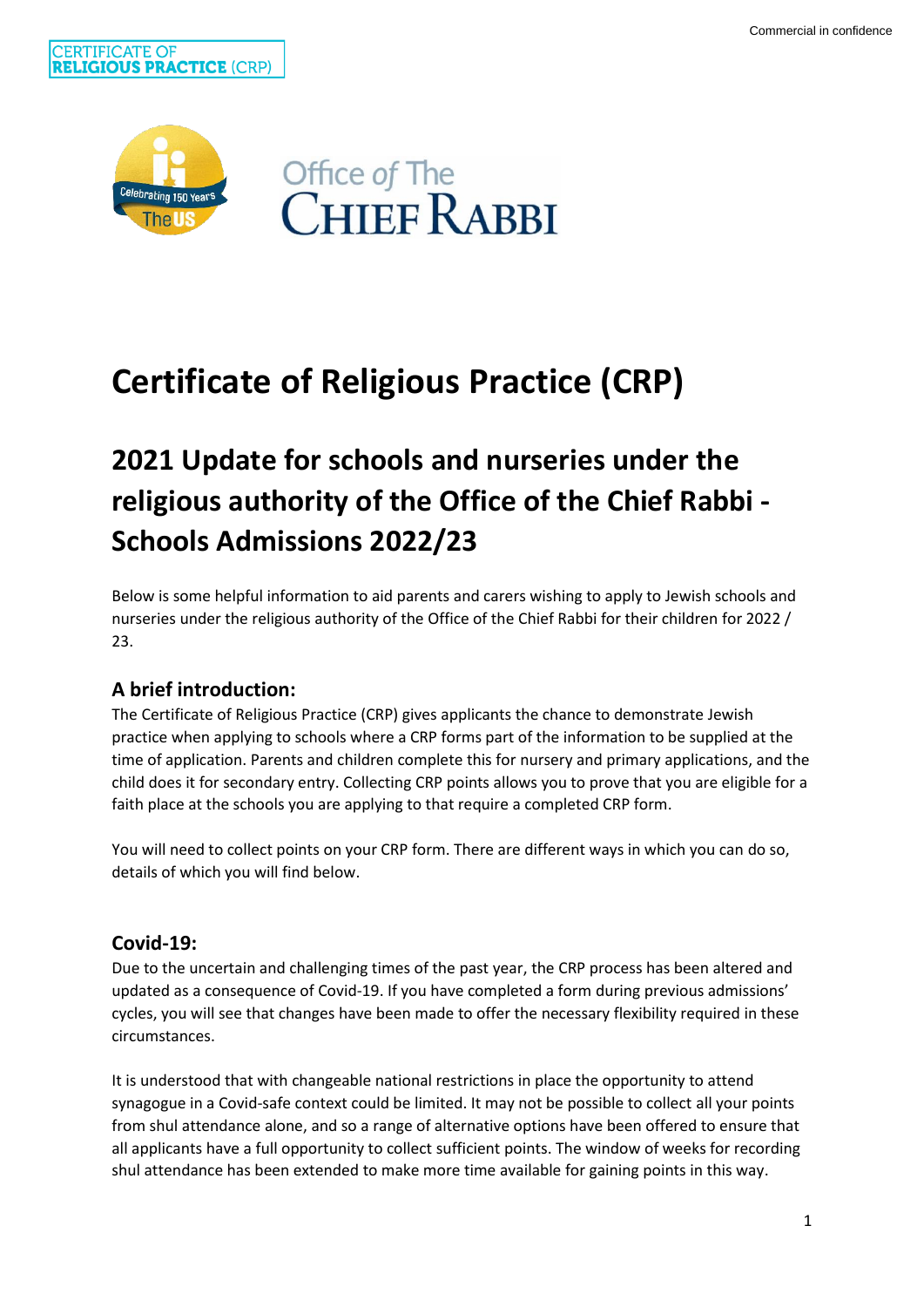#### **CERTIFICATE OF RELIGIOUS PRACTICE (CRP)**

# **What do I have to do?**

You need to collect **4 points** to have achieved your Certificate of Religious Practice. On completing different options, and therefore sections of the form, you will need to have these authorised as stipulated on the form. See the table below for details on the 5 options.

Points can be collected from any of the following categories. All choices are optional. A minimum of 4 points is required to achieve the CRP. There is no benefit from earning more than 4 points

| <b>Option</b>                                            | <b>Action Required</b>                                                                                                          | <b>No. Points</b><br><b>Available</b>                                          |
|----------------------------------------------------------|---------------------------------------------------------------------------------------------------------------------------------|--------------------------------------------------------------------------------|
| <b>Attending Synagogue</b>                               | Register with your synagogue                                                                                                    | $8 \text{ visits} = 4 \text{ points}$<br>$4 \text{ visits} = 2 \text{ points}$ |
| Attending online Synagogue<br>Services                   | Enquire at your synagogue for details of online<br>Kabbalat Shabbat services                                                    | 2 points                                                                       |
| Volunteering within the<br>Jewish Community              | Approach a communal, charitable or welfare organisation.<br>Examples of options:<br>https://www.theus.org.uk/category/us-chesed | 2 points                                                                       |
| Participating in Jewish<br><b>Educational activities</b> | Approach a Jewish educational institution.<br>Examples of options:<br>https://www.theus.org.uk/                                 | 2 points                                                                       |
| Participating on the Tribe CRP<br>6-week course          | Apply directly to Tribe:<br>https://www.tribeuk.com/article/crp-2021                                                            | 2 points                                                                       |

**Once I have completed the form what do I do?**

All sections of the form that have been completed require authorisation and so need to be signed. If you cannot obtain a signature in person, a letter can be provided by the person who would have signed it confirming that you completed that section. The only exception to this is the online shul services section, which is self-certified.

Once finalised, submit the CRP together with the other forms required as part of the application process (checking with the school that you are applying to for what is required) directly to the school.

# **In detail:**

# **1. What do I have to do?**

When applying to a Jewish school or nursery under the religious authority of the Office of the Chief Rabbi, you will need to have completed a CRP. A copy must be sent directly to the school or nursery together with relevant supporting documents and the school's Supplementary Information Form (SIF). You should keep a copy of the CRP and its relevant supporting documents for your records.

Normally, criteria for obtaining points on a CRP include attendance at shul, involvement in Jewish education and volunteering for a Jewish organisation.

However, changes have been made to support the collection of points during uncertain times, as a result of the Covid-19 pandemic. There are more options now available to you should you find yourself isolating or shielding, or if synagogue or other activities are not open, and other methods such as online synagogue services and online courses can be utilised to collect your CRP points.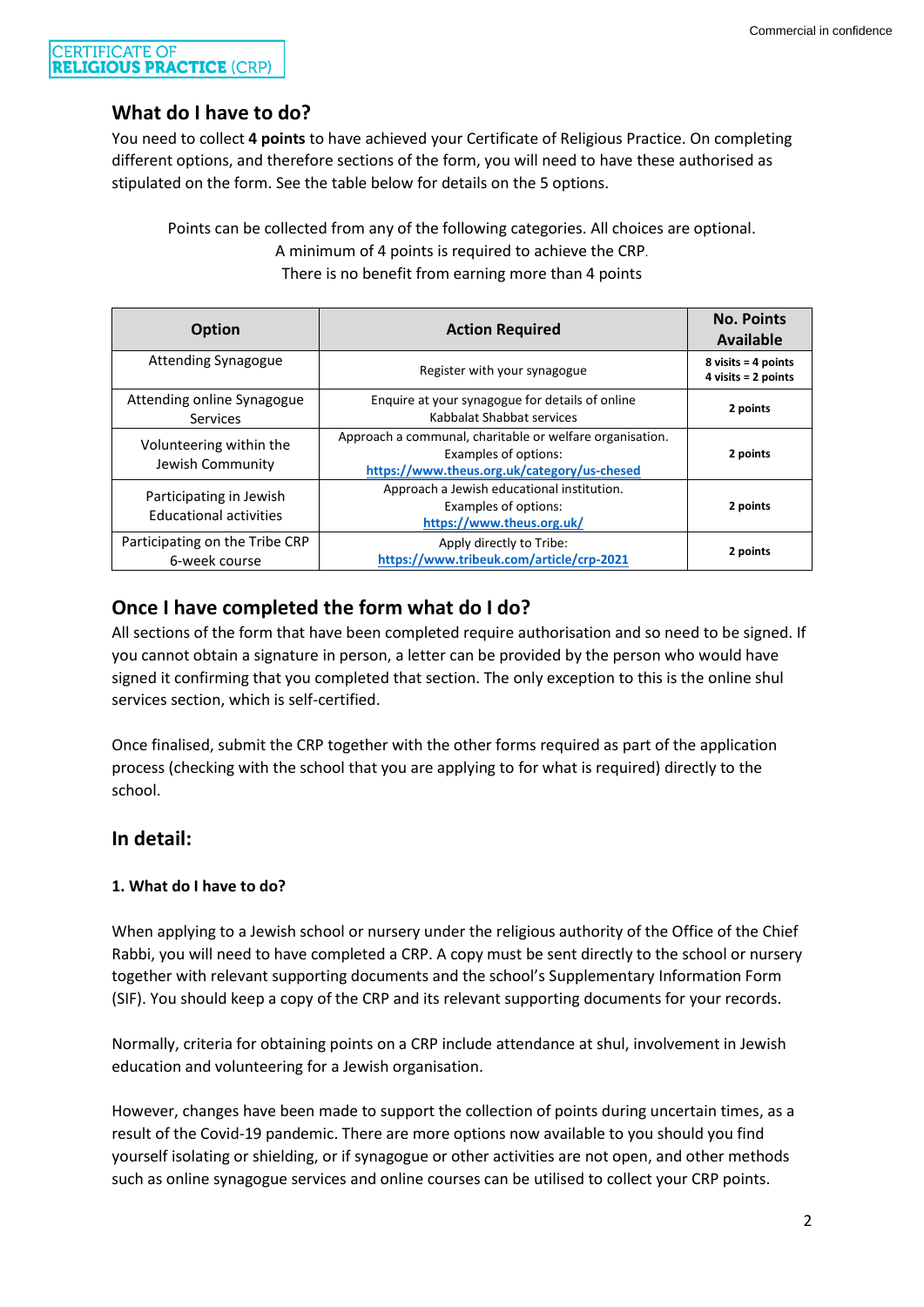#### **2. How do I collect points by going to shul?**

If you choose to collect points from your shul attendance you will need to register with your chosen shul. Please contact the shul office to register your collection of CRP points.Different shuls operate this in different ways.

You will be added to a system that the shul uses to keep track of pupil's attendance. This data will be recorded and available to you when completing your CRP form.

#### **3. What is the timeline for the whole CRP process?**

| <b>Date</b>                | <b>Reception/Primary application</b>                                           | Year 7 / Year 12 applications                                                         |  |
|----------------------------|--------------------------------------------------------------------------------|---------------------------------------------------------------------------------------|--|
| Nov 1st 2019               | Earliest date for participating in Volunteering and Jewish Education projects  |                                                                                       |  |
| April 17th 2021            | Recording shul attendance commences                                            |                                                                                       |  |
| May 5 <sup>th</sup> 2021   | Tribe CRP 6-week course starts (Course 1)                                      |                                                                                       |  |
| June 16 <sup>th</sup> 2021 | Tribe CRP 6-week course starts (Course 2)                                      |                                                                                       |  |
| Oct 30th 2021              |                                                                                | Last week to record shul attendance                                                   |  |
| Oct 30th 2021              |                                                                                | Last date for Volunteering and participation on<br><b>Jewish Education programmes</b> |  |
| Oct 31st 2021              |                                                                                | Deadline for applications to schools                                                  |  |
| Nov 24th 2021              | Tribe CRP 6-week course starts (Course 3)                                      |                                                                                       |  |
| Jan 8 <sup>th</sup> 2022   | Last week to record shul attendance                                            |                                                                                       |  |
| Jan 15 <sup>th</sup> 2022  | Last date for Volunteering and participation on<br>Jewish Education programmes |                                                                                       |  |
| Jan 15th 2022              | Deadline for applications to schools                                           |                                                                                       |  |
| February / April 2022      | <b>Places offered</b>                                                          |                                                                                       |  |

#### **4. When can I collect points from attending shul?**

There are set dates when points from attending shul can be collected. The dates are as follows:

- For people applying for nursery and reception, the start date for collecting points by attending shul will commence on April 17<sup>th</sup> 2021 and will close on January 8<sup>th</sup> 2022.
- For people applying to Year 7 and Year 12, the start date for collecting points by attending shul will commence on April 17<sup>th</sup> 2021 and will close on October 31<sup>st</sup> 2021.

#### **5. If I want to collect points from attending shul, how does it work?**

A volunteer on each Shabbat will keep a record of who has attended. However, each shul manages the process differently. Please be assured that your shul will communicate with you once you have registered to give you more details on this part of the process.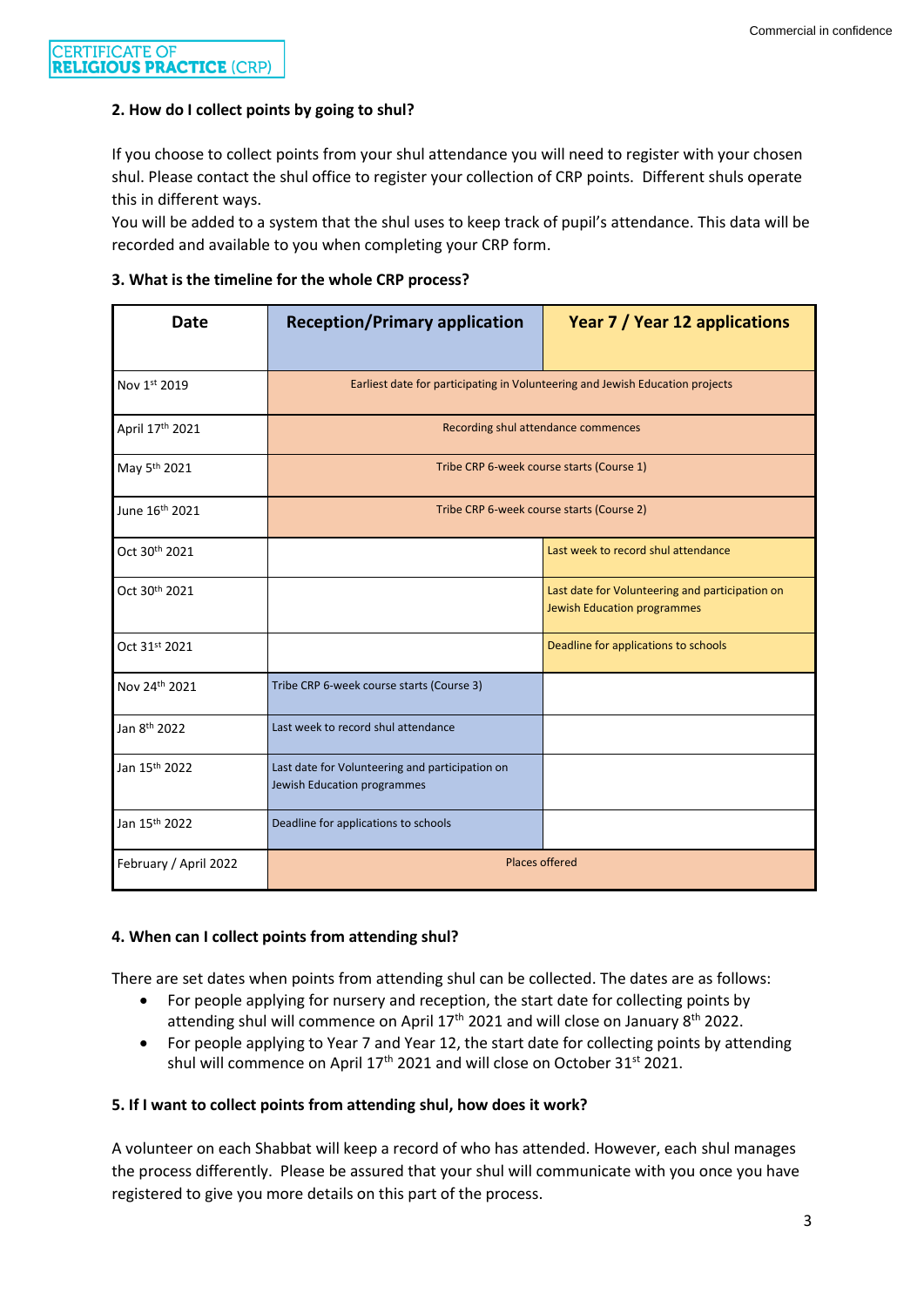#### **6. What is the Tribe CRP 6-week course?**

The course is open to all applicants from any community. It will consist of six sessions of 30 minutes, covering topics relevant to Jewish customs and practices, festivals, kashrut, etc. All six sessions need to be completed in order to satisfy this section of the CRP form. There are 3 separate courses to choose from which will run in May, June, and November 2021. Further details on how to participate are available on **[www.theus.org.uk](http://www.theus.org.uk/)**.

Families for whom online access presents difficulties are asked to contact **[crp@tribeuk.com](mailto:crp@tribeuk.com)** or call us on **020 8343 5656** for more information on how to can participate.

#### **7. I am a member of a synagogue, so why do I have to complete a CRP?**

In order to be a member of a synagogue, one has to pay a fee. To become a member of an orthodox synagogue one has to be halachically Jewish. The Supreme Court ruled that synagogue membership cannot be used as an admission criterion.

### **8. Does this apply to all schools and nurseries under the religious authority of the Office of the Chief Rabbi?**

Almost all Jewish faith voluntary aided (state), free schools, academies, independent schools and independent nurseries have CRP requirements, whichever religious authority they are under.

#### **9. Have all schools adopted the same CRP?**

Last year, a large group of the schools and nurseries under the religious authority of the Office of the Chief Rabbi, both primary and secondary, adopted the same CRP. However, not all schools adopted the same CRP form last year. It is important that you check the CRP requirements for each school or nursery to which you are applying.

#### **10. Where can I get the CRP forms from?**

They will be available from each school's office and/or websites and the school's local authority.

#### **11. What are the new five CRP sections?**

- 1. Shul attendance
- 2. Online shul service attendance
- 3. Jewish educational activities
- 4. Voluntary Jewish communal, charitable or welfare activities
- 5. Completing a specially prepared for the purpose, Office of the Chief Rabbi approved, United Synagogue online course open to all (a telephone-based alternative will be available for those without internet access).

(Each section of the form has its own specified criteria that must be fulfilled and period of time in which it must be completed).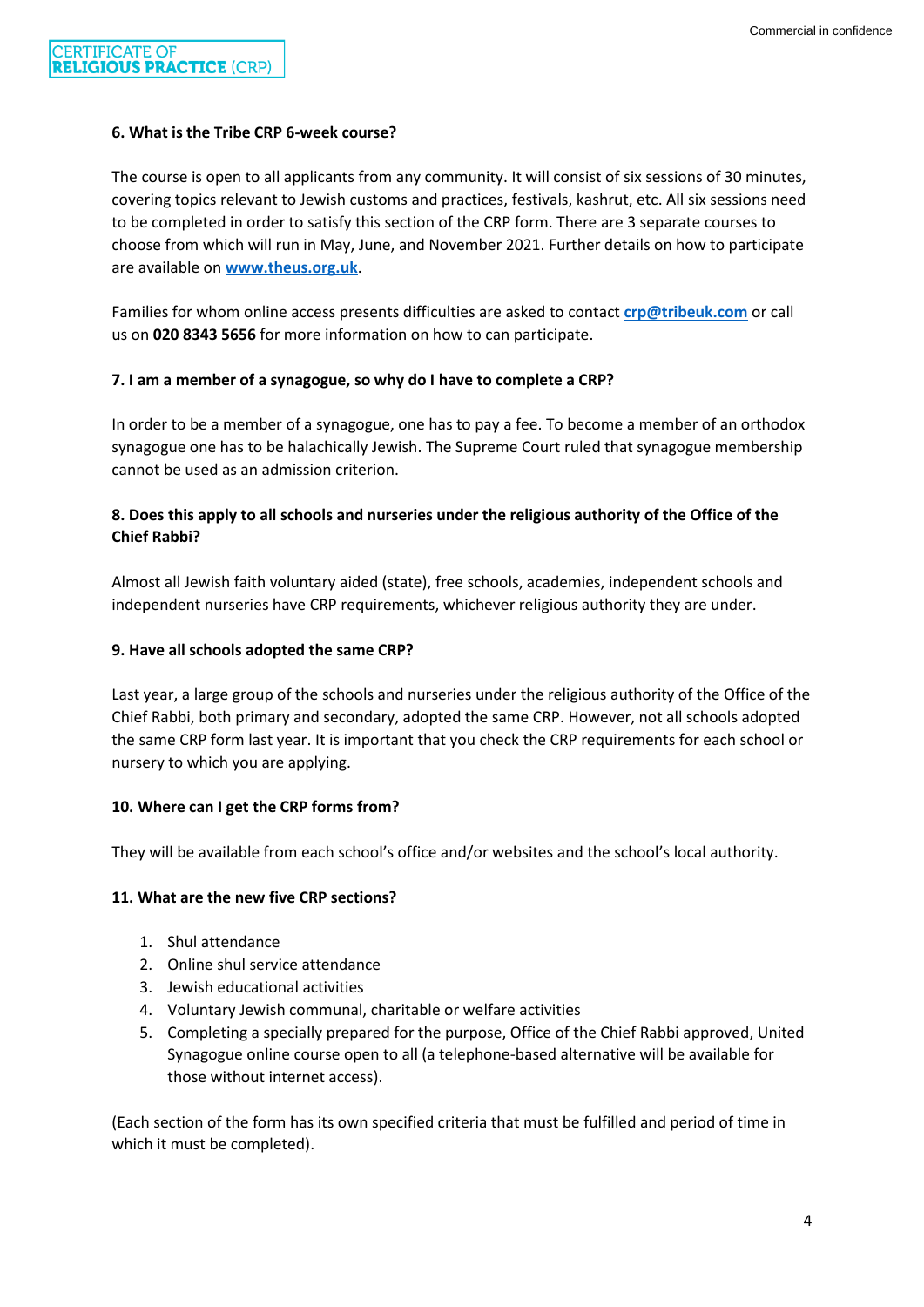At secondary level, only the participation of the child is to be recorded, whereas at nursery and primary, it is the child and/or their parent/guardian.

# **12. My personal circumstances or lack of internet access prevent me from attending online synagogue services /activities / courses enough times to gain sufficient points. What can I do?**

We recognise the many pressures that have arisen out of the pandemic. Therefore, in devising this system, we have sought to provide as many options and ways as possible for families to accrue the requisite number of points. There are a variety of combinations in which this can be done. All are equally valid ways of completing the CRP form.

## **13. What if my child already has a sibling in the school?**

Each child must earn their own CRP points for applications to schools. Last year the process was altered. Siblings of a pupil who had previously established faith eligibility for admissions were not required to complete the CRP form. This was created during the crisis to assist making the process easier in an already stressful situation. As we have got used to the circumstances that we are living in, it is now felt that it is certainly possible for all to complete the form as was previously required.

# **14. I would prefer the option to attend online Jewish adult education courses, but my local synagogue doesn't offer this. What can I do?**

There are many educational opportunities organised by the majority of synagogue communities, which non-members are welcome to attend. These are often available more widely on Facebook. There are also many other opportunities elsewhere. This is particularly the case during the Covid-19 crisis, with a wide range of online options now available. Please check with your local synagogue to see what courses are available, or the United Synagogue website **[www.theus.org.uk](http://www.theus.org.uk/)**.

## **15. I am not sure about volunteering. What does it cover?**

Volunteering means giving your time, not your money. There is a list of volunteering opportunities on this website and your local synagogue may provide others. You should contact the synagogue's administrator or US Chesed (**020 8343 5688**) who will put you in touch with your synagogue's Care Coordinator. This year, there are even more local opportunities, as well as major programmes.

## **16. How can I volunteer as I cannot spend time away from home?**

There are many volunteering opportunities which can be carried out from home, e.g. by phone, on the internet, etc. Many communities have Care Coordinators. The US Chesed team will be pleased to put you in touch with those within the United Synagogue.

## **17. In order to undertake voluntary work, will I need a Disclosure and Barring Service (DBS) check?**

In some instances it is necessary to have a DBS, particularly if you intend to volunteer to work with children or vulnerable adults. It will be best for you to ask the organisation with which you volunteer.